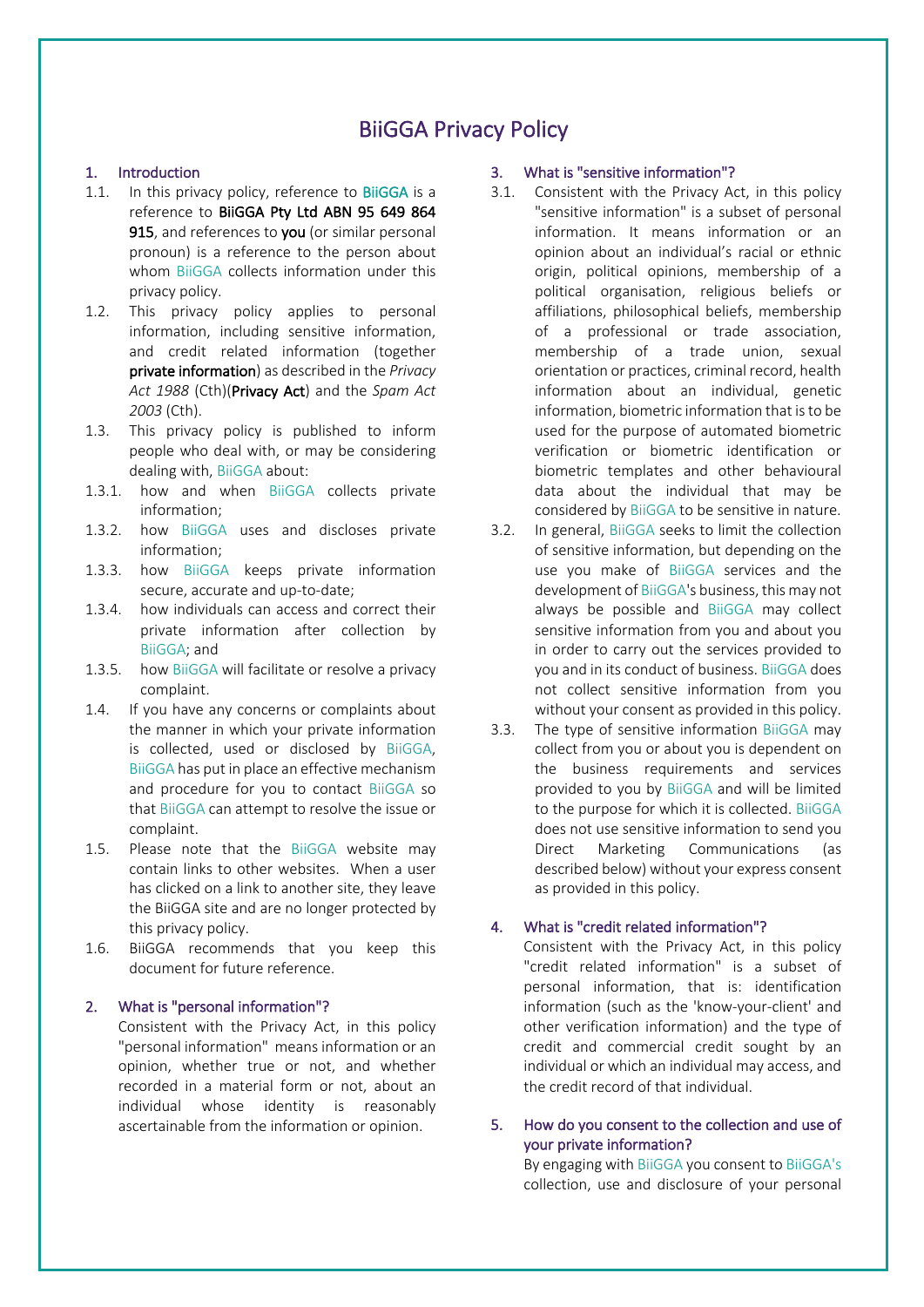and sensitive and credit related information ("private information") to and from persons as described in this policy including: (i) finance brokers and insurance brokers and other financial advisers or agents; (ii) banks, insurers, superannuation funds and other financial institutions; (iii) accountants, lawyers, doctors and other professional service providers; (iv) current and past employers; (v) credit reporting agencies, collection agents, liquidators, executors and similar administrators; (vi) government agencies, bodies or authorities (including courts and tribunals); and (vi) its related entities.

# 6. Why is your private information collected?

- 6.1. BiiGGA collects private information that is necessary for what BiiGGA does. BiiGGA holds and uses the collected private information within its own data storage devices or with a third party provider of data storage. The type of information BiiGGA may collect from you depends ultimately upon the purpose of collection. The general purpose of collection is described below. The general purpose of collection does not limit the purposes of collection, which may change from time to time.
- 6.2. The general purpose of collection is to enable BiiGGA to provide its services to you and to conduct its business lawfully and to the standards of good business practise. Pursuant to this, the type of private information BiiGGA may collect from you includes (but is not limited to) the following:
- 6.2.1. your contact information such as full name (first and last), e-mail address, current postal address, delivery or business address (if different to postal address) and phone numbers;
- 6.2.2. details of the property address at which you reside and conduct business, contact information of the property's occupants (such as full name, e-mail address, phone numbers), contact information of who manages the property;
- 6.2.3. information concerning or relating to your purchases of goods or services over the BiiGGA website;
- 6.2.4. financial and billing information (such as a direct debit order, eftpos machine numbers, credit card number / expiration date / security code, bank account details, billing address, payment information and invoice

details and purchasing history);

- 6.2.5. proof of your identity (including, but not limited to, date of birth, driver's licence, passport, birth certificate);
- 6.2.6. your opinions, statements and endorsements collected personally or via surveys and questionnaires, including but not limited to your views on and complaints about the services offered by BiiGGA; and
- 6.2.7. your participation in, or response to, BiiGGA's marketing and promotional activities, such as entering into a promotional contest.
- 6.3. BiiGGA may also collect, hold, use and disclose specifically credit related information, including: the type and amount of credit sought by you from credit providers; trade references (such as name of entity, ABN, contact name, telephone number, fax number, email, years trading with you); publicly available information about an individual's creditworthiness; consumer credit liability information (such as name of credit provider, type of consumer credit, details of the consumer credit provided); default information; repayment history information; and payment information in relation to an overdue amount.

#### 7. How is your private information collected?

- 7.1. Your private information may be collected in a number of ways, including: directly by BiiGGA staff when you seek, or enquire about, BiiGGA services; or when you use the BiiGGA website or complete a form on the BiiGGA website or otherwise communicate with BiiGGA.
- 7.2. As much as possible or unless provided otherwise under this privacy policy, BiiGGA will collect your information directly from you or your authorised representative. In some circumstances, where it is unreasonable or impractical or inappropriate to collect information directly from you, BiiGGA may collect information about you from a third party source without necessarily informing you that it has done so. For example, BiiGGA may collect information from a publicly maintained record or from credit providers, subject to any restrictions at law. BiiGGA endeavours to make you aware that it collects details about you from someone else and why in this policy. BiiGGA may also collect private information about you when it is provided by third parties with your consent, which you provide by using BiiGGA's website or submitting a form or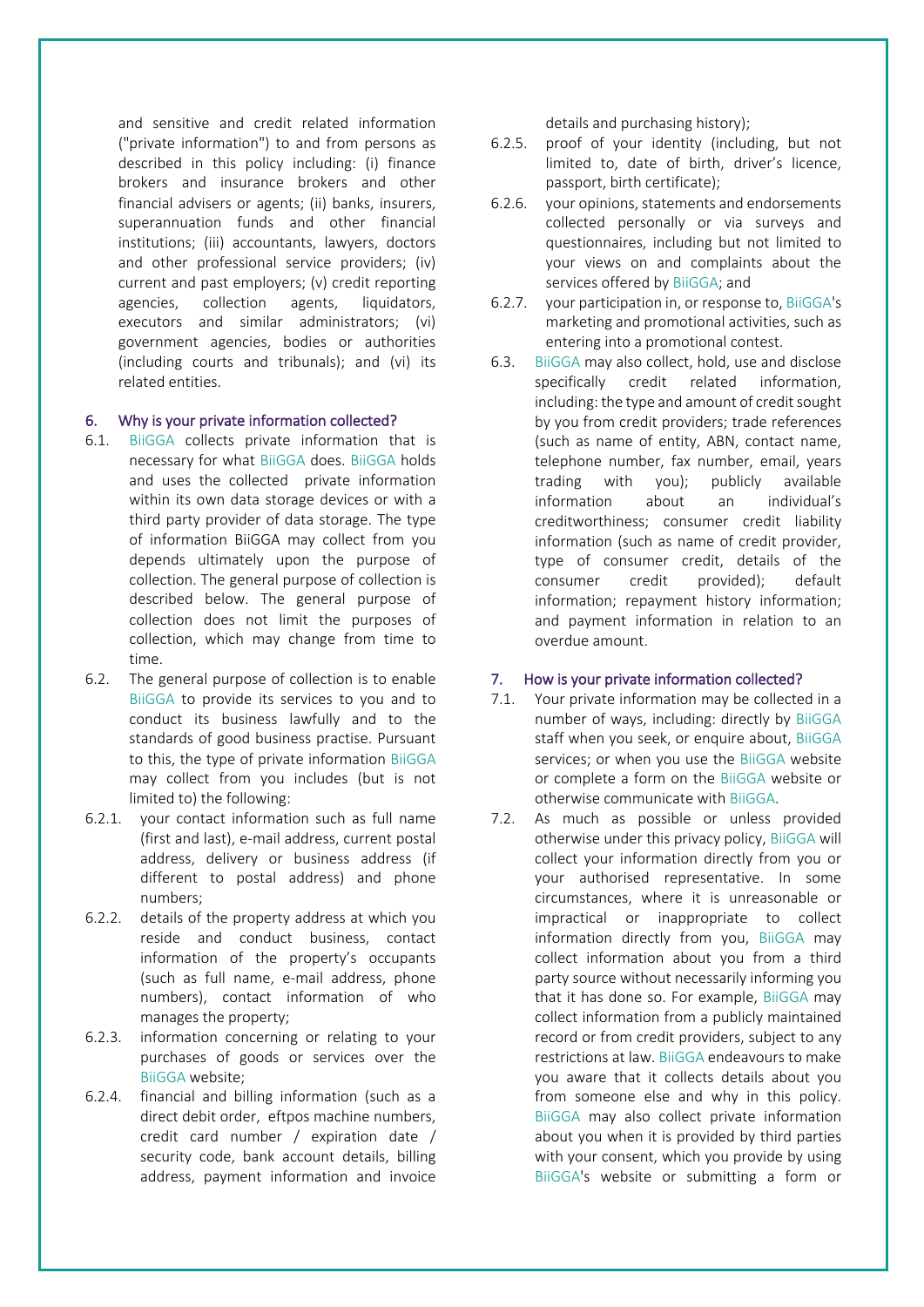engaging with BiiGGA or having your authorised representative submit forms or otherwise engage with BiiGGA. Typically, BiiGGA will not seek additional consent for the use or disclosure of your private information at the time of collection following a submission, transaction or engagement by you with BiiGGA. In certain circumstances, BiiGGA may seek confirmation of your consent to a new use or disclosure of your private information after your information has been collected, but before BiiGGA engages in such new use or disclosure.

- 7.3. When you engage in certain activities, such as entering a contest or promotion, filling out a survey, sending BiiGGA feedback, otherwise communicating with BiiGGA or making a complaint, BiiGGA may ask you to provide certain information. It is completely optional for you to engage in these activities.
- 7.4. Depending upon the reason for requiring the information, some of the information BiiGGA asks you to provide may be identified as mandatory or voluntary. If you do not provide the mandatory data or any other information BiiGGA requires in order for BiiGGA to respond to you or provide its services to you, BiiGGA may be unable to effectively respond to you or provide its services to you.
- 7.5. If you use the BiiGGA website, BiiGGA may utilise cookies and other electronic tokens which enable BiiGGA to monitor traffic patterns and to serve you more efficiently if you revisit the BiiGGA website. A cookie does not identify you personally but may identify your internet service provider or computer. You can set your browser to notify you when you receive a cookie and this will provide you with an opportunity to either accept or reject it in each instance.
- 7.6. BiiGGA may gather your IP address as part of its business activities and to assist with any operational difficulties or support issues with its services. This information does not identify you personally unless you engage with BiiGGA.

# 8. How may BiiGGA use and disclose your private information?

8.1. BiiGGA will only use or disclose your information for the primary purposes for which it was collected or a purpose related to the primary purpose or the purposes otherwise described in this policy, if this use would be reasonably expected by you or otherwise with

your consent on a reasonable reading of this policy. In this regard, it is reasonably expected that BiiGGA will use your private information in the conduct of its business and will disclose your private information to its officers, employees, associates, agents, contractors and related parties that provide administrative or other services in connection with its business including: (i) its bankers and other financial institutions or funds providers; (ii) credit reporting agencies and collection agents; (iii) where it collects your information from someone else, or another entity, then BiiGGA may disclose any of your private information to that person or entity; and (iv) relevant complaints tribunals and government agencies including the Australian Taxation Office and AUSTRAC, in accordance with its legal and regulatory obligations.

- 8.2. BiiGGA collects, holds, uses and discloses your private information to facilitate a purpose in connection with: (i) the verification of your identity; and (ii) the conduct of its business and the provision of BiiGGA services and any ancillary or secondary or related services to you, which shall include but is not limited to:
- 8.2.1. the administration and management of BiiGGA services and any ancillary or secondary services, including charging, delivery, billing, banking, payments and settlement systems, direct debit order authorisation, eftpos (and similar) authorisation, credit card authorisation and verification, checks for financial standing, credit-worthiness (including but not limited to undertaking an assessment for credit loss and obtaining credit references, if applicable), fraud and collecting debts.
- 8.2.2. offering you updates, or other content or products and services that may be of interest to you (unless as directed otherwise).
- 8.2.3. facilitating the administration, management and development of BiiGGA, including but not limited to the use of your private information collected in the administration, management and development of BiiGGA.
- 8.2.4. the improvement of BiiGGA services (including to contact you about those improvements and asking you to participate in surveys about BiiGGA services and any ancillary or secondary services including anonymous comparative research unless as directed otherwise).
- 8.2.5. the maintenance and development of BiiGGA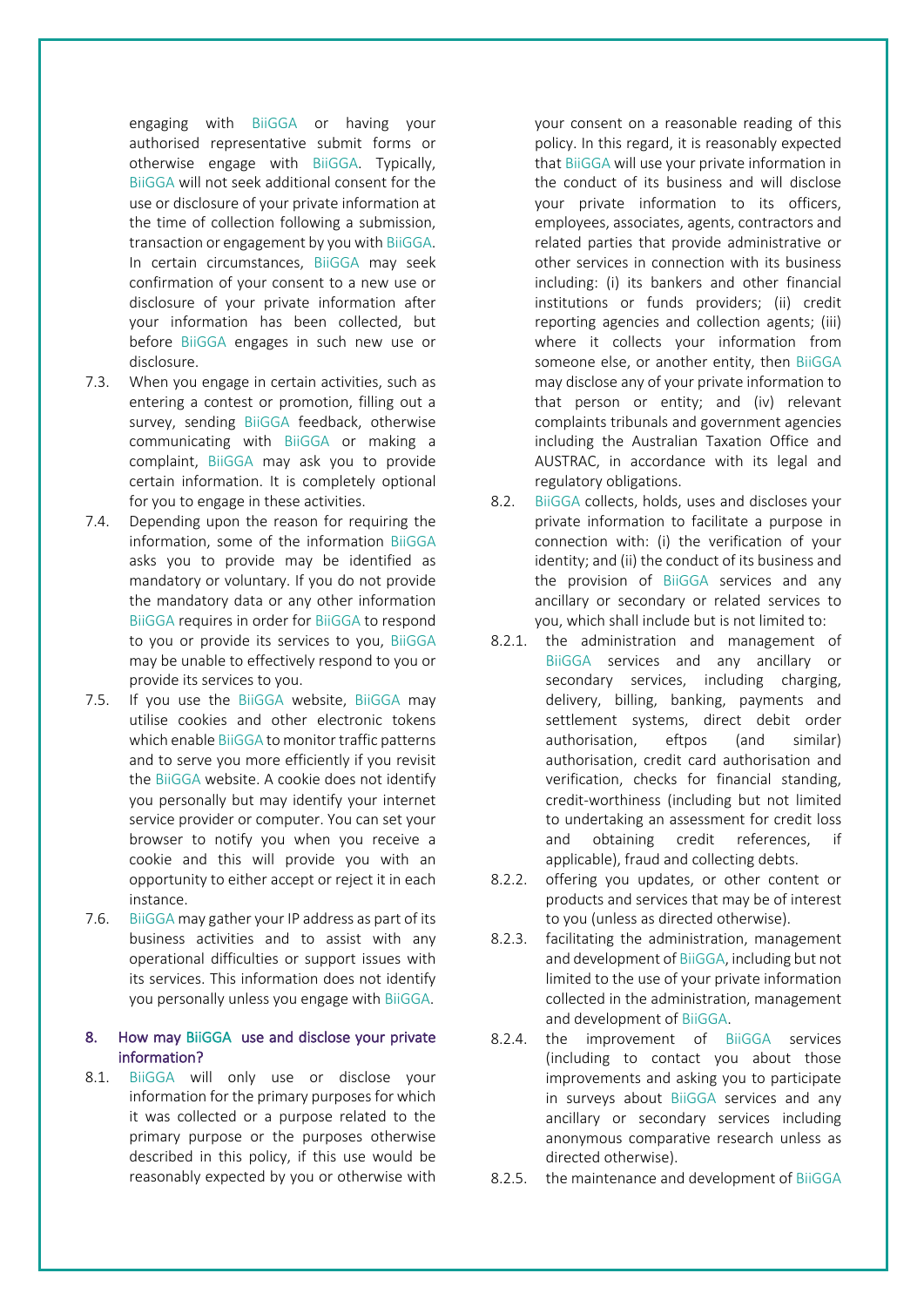services and any ancillary or secondary or related services, business systems and infrastructure.

- 8.2.6. marketing and promotional activities by BiiGGA and its related bodies (including by direct mail, telemarketing, email, SMS and MMS messages, and advertisements on social media) such as BiiGGA newsletters (unless as directed otherwise).
- 8.2.7. marketing and promotional activities by BiiGGA (including by direct mail, telemarketing, email, SMS and MMS messages, and advertisements on social media) that promote the goods or services provided by BiiGGA commercial partners that may be of interest to you and for which BiiGGA may derive a commercial benefit from (unless as directed otherwise).
- 8.2.8. the provision of customer service functions, including handling customer enquiries and complaints, to offer you updates, or other content or products and services that may be of interest to you (unless as directed otherwise).
- 8.2.9. BiiGGA's compliance with applicable laws.
- 8.2.10. the sale, and matters in connection with a potential sale, of the BiiGGA business or company to a third party.
- 8.2.11. any other matters reasonably necessary to continue the conduct of BiiGGA's business and to provide its services and any ancillary or secondary or related services to you including the ongoing business development of BiiGGA.
- 8.2.12. other purposes related to any of the above.
- 8.3. By engaging with BiiGGA you expressly agree and consent to BiiGGA using or disclosing your private information without informing you or seeking your further or additional consent if: (i) BiiGGA reasonably believes the use or disclosure will enable, improve, enhance or develop BiiGGA's service delivery and business; (ii) BiiGGA reasonably believes that the use or disclosure is necessary to lessen or prevent a serious or imminent threat to an individual's life, health or safety or to lessen or prevent a threat to public health or safety; (ii) BiiGGA has reason to suspect that unlawful activity has been, or is being, engaged in; or (iii) BiiGGA is so required or authorised by law.

# 9. What types of organisations may BiiGGA disclose your information to?

9.1. BiiGGA may disclose your information to organisations outside of BiiGGA. Examples of

organisations and parties that your information may be provided to include: (i) offshore service providers, if any; (ii) related entities and subsidiaries of BiiGGA; (iii) third parties, such as BECS for processing your debit orders or PayWay for processing online payment card transactions; (iv) third parties, such as service providers who advise on business or finance, including but not limited to your accountant, broker or other intermediary; (v) third parties, such as advertising agencies, for the purpose of advertising and promoting the goods and services of BiiGGA and its commercial partners which may be of interest to you; and (vi) BiiGGA associates, contractors, agents and venture partners, including but not limited to BiiGGA suppliers and distributors, or other persons who assist BiiGGA in providing BiiGGA services and ancillary and secondary or related services to you.

- 9.2. Your private information is disclosed to these organisations and parties only in relation to the goods or services BiiGGA provides to you or for a purpose permitted by this privacy policy.
- 9.3. BiiGGA will take such steps as are reasonable to ensure that these organisations and parties are aware of the provisions of this privacy policy in relation to your private information. However, information provided to third parties will be dealt with in accordance with the relevant third party's privacy policy if so required by BiiGGA or the third party. In that event BiiGGA will notify you of the third party's privacy policy, which shall supersede this privacy policy as regards your private information held by the third party on the date of the notice.

# 10. Direct Marketing

10.1. By giving your private information to BiiGGA and consenting to BiiGGA obtaining such information, you expressly consent to BiiGGA using your private information, including any email address and mobile phone numbers you give to BiiGGA, to tell you about BiiGGA services, ancillary or secondary services or events or any other direct marketing activity, including third party products, services, and events from BiiGGA's commercial partners, ("Marketing Communications") which BiiGGA considers may be of interest to you. These Marketing Communications may be sent directly by BiiGGA and via third parties by email, SMS and social media and you consent to BiiGGA providing your email and mobile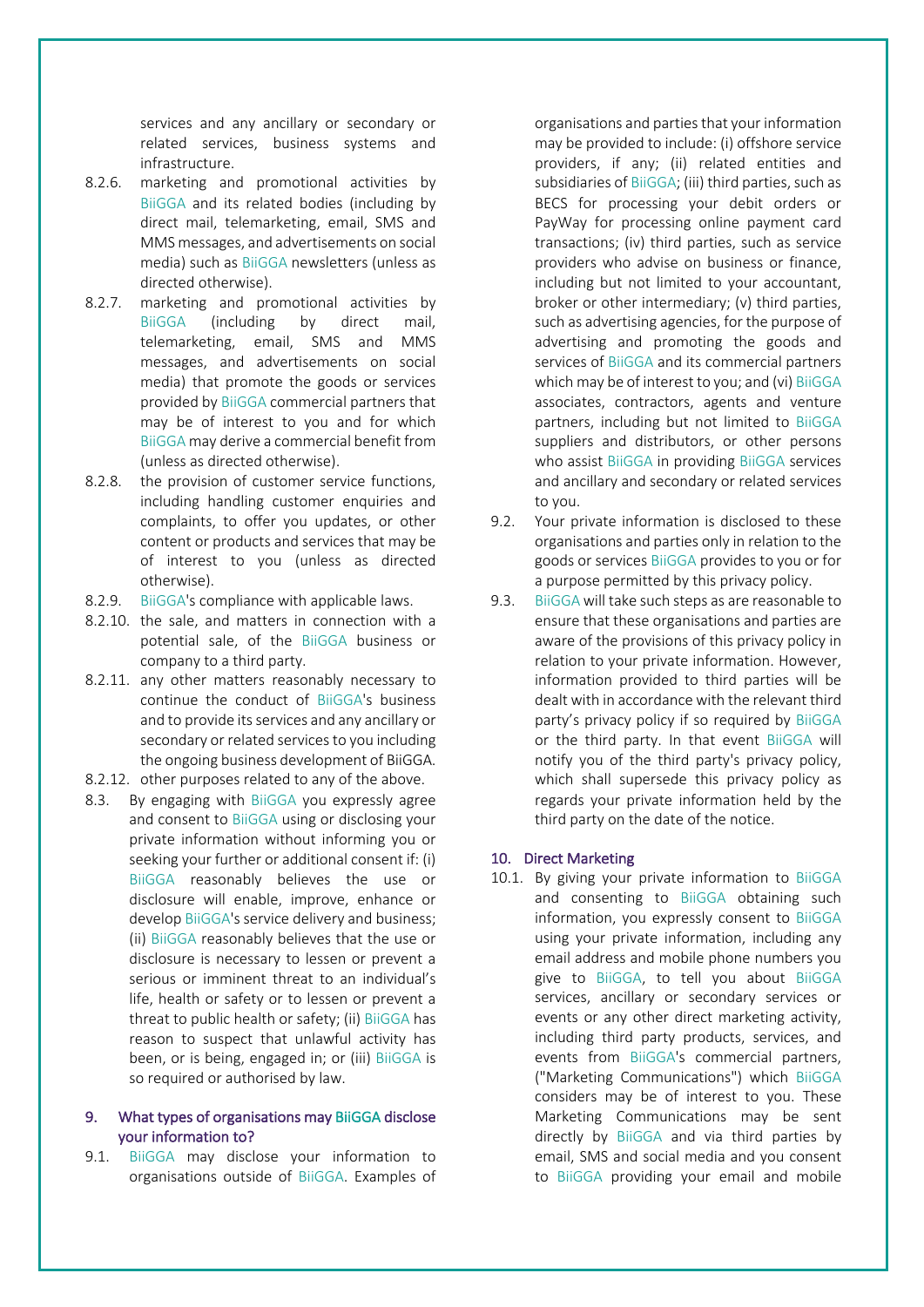phone number to external advertising agencies for this purpose.

10.2. If at any time you do not wish to receive any further Marketing Communications from BiiGGA, you may ask BiiGGA to cease sending you further Marketing Communications about products and services and not to disclose your information to other organisations for that purpose. You may also ask BiiGGA to not provide further Marketing Communications solely in respect of BiiGGA's commercial partners. You may do this at any time by using the unsubscribe facility included in the email, SMS or MMS message, or by contacting BiiGGA asset out in this policy.

#### 11. Cross Border Disclosure

- 11.1. Any private information provided to BiiGGA may be transferred to, and stored at, a destination outside Australia, including but not limited to New Zealand, where BiiGGA may utilise overseas data and website hosting facilities or have entered into contractual arrangements with third party service providers to assist BiiGGA with providing BiiGGA services to you. Private information may also be processed by staff or by other third parties operating outside Australia who work for BiiGGA or for one of BiiGGA's suppliers, agents, partners or related companies.
- 11.2. By submitting your private information to BiiGGA, you expressly agree and consent to the disclosure, transfer, storing, processing handling and use of your private information outside of Australia. In providing this consent, you understand and acknowledge that countries outside Australia do not always have the same privacy protection obligations as Australia in relation to private information. However, BiiGGA may take certain steps to ensure that your information is used by third parties securely and in accordance with the terms of this privacy policy.
- 11.3. In this regard, the Privacy Act requires a recipient of personal information under the Act to take such steps as are reasonable in the circumstances to ensure that any recipients of your private information outside of Australia do not breach the privacy principles contained within the Privacy Act. You consent under this policy or BiiGGA's terms to BiiGGA not being required to take such steps and for the purposes of the Privacy Act (if applicable), subclause 8.1 of Principle 8 of the Australian

Privacy Principles is excluded. Nevertheless, BiiGGA acknowledges the importance of protecting private information and may take reasonable steps to ensure that your information is used by third parties securely and in accordance with the terms of this privacy policy. If you do not agree to the transfer of your private information outside Australia, please contact BiiGGA as set out in this document.

# 12. Data quality and security

- 12.1. BiiGGA will take reasonable steps to help ensure your private information is safe. You will appreciate, however, that BiiGGA cannot guarantee the security of all transmissions or information, especially where the Internet and electronic communications are involved.
- 12.2. Notwithstanding the above, while BiiGGA will take reasonable steps to: (i) make sure that the private information BiiGGA collects, uses or discloses is accurate, complete and up to date in accordance with this policy and the BiiGGA Terms and Conditions; (ii) protect your private information from misuse, loss, unauthorised access, modification or disclosure both physically and through computer security methods; and (iii) destroy or permanently deidentify private information if it is no longer needed for its purpose of collection, you acknowledge and agree that:
- 12.2.1. BiiGGA is entitled to rely on your representations or those of your authorised representatives to ensure the accuracy, completeness and currency of your private information and without further or additional inquiry or verification.
- 12.2.2. electronic information handling, storage, use and management, fax and electronic mail and Short Message Services and other electronic messaging services (together "electronic information") are not secure and there are risks of legally or commercially or personally private information being inadvertently misdirected, security breaches, loss or nondelivery of material, and you confirm that your arrangements and conduct, including with regard to your identity, passwords and electronic information management, are sufficiently secure and confidential to protect your interests and we are not obliged to take steps to verify or confirm electronic information and whether we take such steps or not we will have no duty or liability as a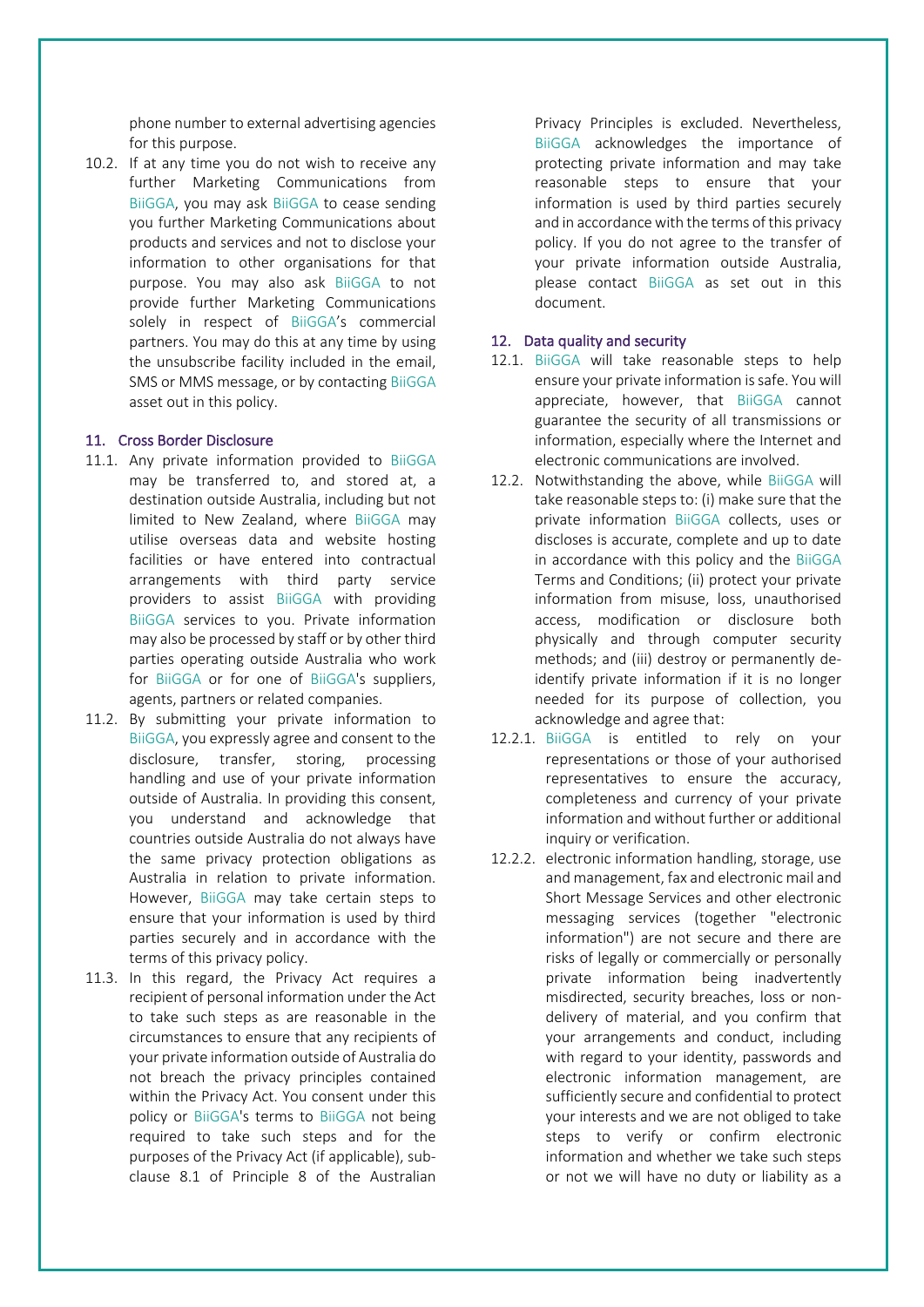result of an electronic information breach that does not originate from us and you will carry out effective procedures and conduct yourself to protect the integrity of your electronic information.

- 12.3. Your private information will be stored as physical files in a secured area, on BiiGGA's electronic data base system, on cloud based servers or on computers with appropriate back up and security systems. BiiGGA aims to protect your personally identifiable information from loss, misuse, interference, unauthorised access or alteration by:
- 12.3.1. imposing confidentiality requirements on BiiGGA's employees;
- 12.3.2. implementing security measures to govern access to BiiGGA's systems;
- 12.3.3. only providing access to private information once proper identification has been given;
- 12.3.4. controlling access to BiiGGA's premises; and
- 12.3.5. implementing website protection measures.
- 12.4. However, the accuracy of private information depends largely on the information you provide to BiiGGA, so BiiGGA recommends that you:
- 12.4.1. let BiiGGA know if there are any errors in your private information; and
- 12.4.2. keep BiiGGA up-to-date with changes to your private information (such as your name or address).

# 13. How can you access, correct or update your private information?

- 13.1. You are entitled to have access to any private information relating to you which BiiGGA possesses, except in some exceptional circumstances provided by law. You are also entitled to edit and correct such information if the information is inaccurate, out of date, incomplete, irrelevant or misleading, provided that you can demonstrate to BiiGGA's reasonable satisfaction that such information is incorrect, inaccurate, out of date, incomplete, irrelevant or misleading.
- 13.2. If you would like access to or to correct any records of private information BiiGGA has about you, you are able to access and update that information (subject to the above) by contacting BiiGGA by email or otherwise in writing. BiiGGA requires that requests for access to or to update / correct private information be in writing outlining the details of your request and demonstrating that the information sought is your private information

and the reason why the access or update / correction should be permitted.

- 13.3. BiiGGA will take appropriate steps to verify your identity (or verify that you act as an authorised agent of the individual concerned) before granting a request to access your private information. You may be charged reasonable expenses incurred in giving you any information you have requested (such as searching and photocopying costs) and may be required to provide evidence supporting your request to correct information at your own cost.
- 13.4. BiiGGA will respond to your request for access to your private information within a reasonable time after you make the request. If access is granted, access will be provided within 30 days from your request. BiiGGA will, on request, provide you with access to your private information or BiiGGA will permit an update or correction of your private information unless BiiGGA is lawfully excluded from granting your request, including if: (i) giving access would be unlawful; (ii) BiiGGA is required or authorised by law or a court/tribunal order to deny access; or (iii) giving access is likely to prejudice one or more enforcement related activities conducted by an enforcement body.
- 13.5. Where your request for access is accepted, BiiGGA will provide you with access to your private information in any manner convenient to BiiGGA and in a manner as requested by you, providing it is reasonable to do so.
- 13.6. Your request for correction will be finalised within 30 days, or such longer period as agreed by you. If BiiGGA denies your request, BiiGGA will provide you with a written notice providing reasons for the refusal and the process for making a complaint about the refusal to grant your request.
- 13.7. BiiGGA will accept your request for correction of your credit related information where BiiGGA is satisfied that it is inaccurate, out-ofdate, incomplete, irrelevant or misleading.
- 13.8. Upon accepting a request for correction of your private information, BiiGGA will take all steps that are reasonable in the circumstances, having regard to the purpose for which your information is held, to correct your private information.
- 13.9. If your request for correction of credit related information is accepted BiiGGA will provide written notice of this correction to any entity to